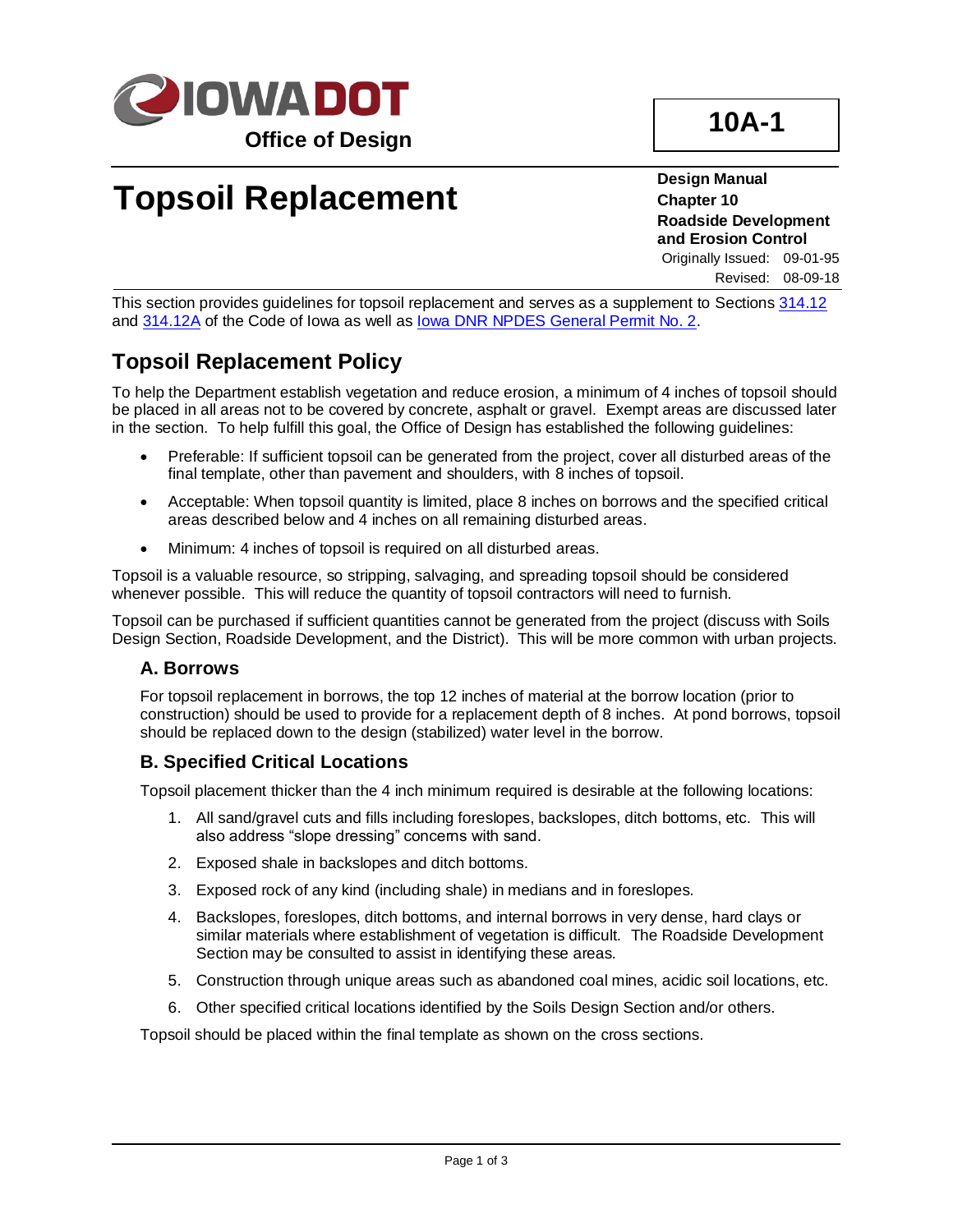#### **C. Exempt Areas**

Topsoil should not be placed at the following locations:

- 1. Outside ditch bottoms in rock-cut areas (except shale).
- 2. Backslopes in rock-cut areas (except shale), whether the backslope cut is a steep "rock-type" backslope or a more "gentle" normal (i.e. 3:1) backslope.

### **Specific Responsibilities**

#### **Office of Right of Way**

The Office of Right of Way is responsible for identifying commercial or non-commercial potential of Department furnished borrows during appraisal and informing the Design Sections.

#### **Soils Design Section**

The Soils Design Section is responsible for:

- 1. Marking existing topsoil thicknesses on all cross sections.
- 2. Identifying the specified critical locations as listed in Section B.
- 3. Providing shrinkage estimates for topsoil.
- 4. Providing consultation on priorities for additional topsoiling depth when material is available.
- 5. Providing consultation on disposal methods (i.e., Type B) for any topsoil materials that remain after all locations discussed in Sections A and B have been topsoiled.
- 6. Identifying the most optimum additional areas for obtaining topsoil if template cut locations do not provide enough material.

#### **Design Sections**

The Design Sections are responsible for:

- 1. Computing quantities and filling out Tabulation [103-10](../tnt/PDFsandWebFiles/IndividualPDFs/0103-10.pdf) and/or the T sheets.
- 2. Specifically separating topsoil replacement quantities (bid items) from Class 10 or other quantities (bid items) to avoid "double payment."
- 3. Verifying that enough topsoil is generated to provide replacement in all areas.
- 4. Identifying general areas available for stockpiling topsoil, when requested.
- 5. Reviewing right-of-way contracts to ensure that all agreements for topsoil have been addressed.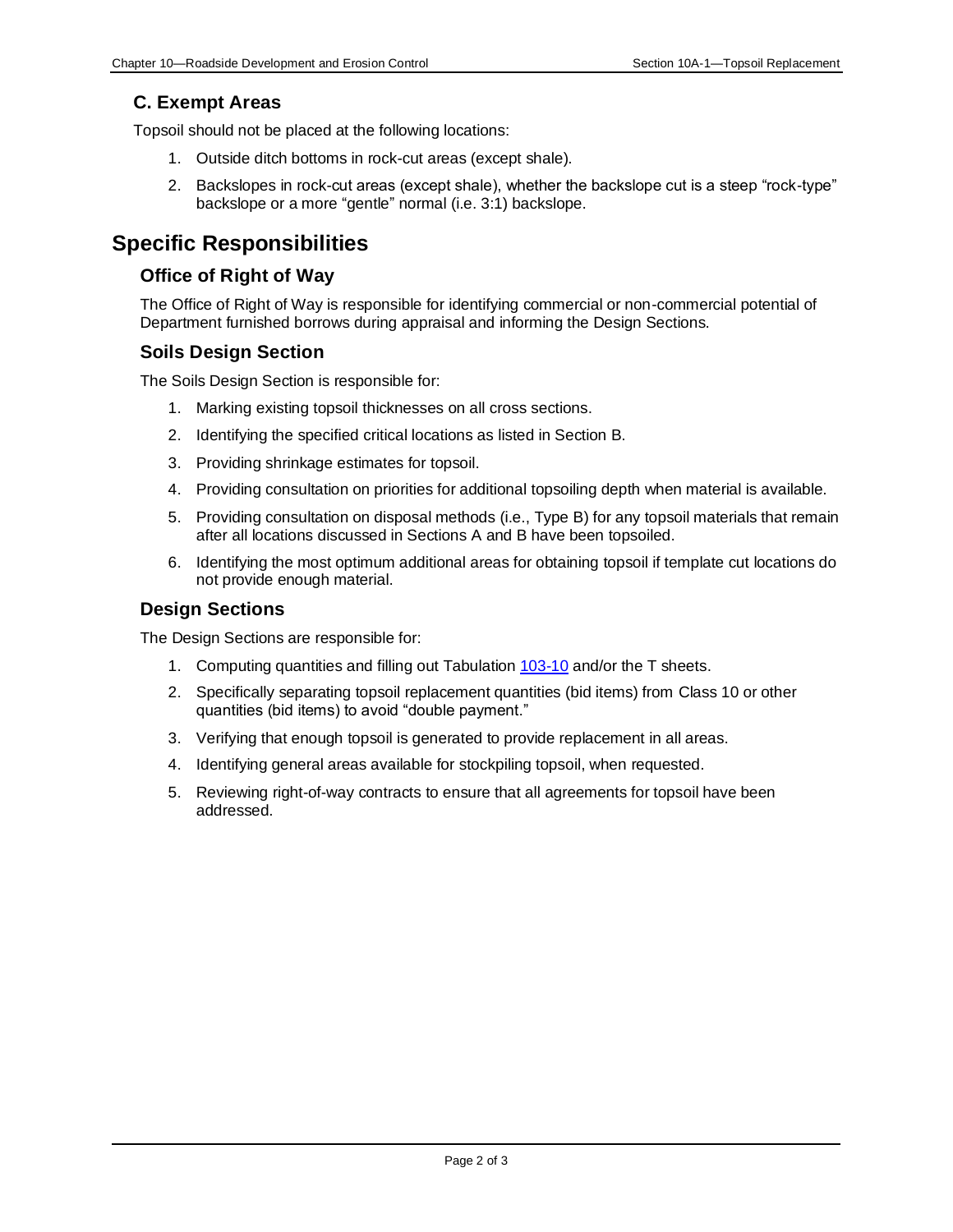## **Considerations Regarding Topsoil Replacement**

Designers will encounter one of several situations:

- **Not enough topsoil is available to meet the minimum guidelines for the project.**  For this situation, strip and salvage available topsoil. Remaining topsoil will need to be purchased. Place topsoil according to the minimums as stated in the Topsoil Replacement Policy guidelines above.
- **Enough topsoil is available to meet minimum guidelines, but not enough to meet acceptable guidelines.**

For this situation, strip and salvage available topsoil. Place topsoil according to the minimums as stated in the Topsoil Replacement Policy guidelines above. If excess topsoil remains, place it as directed by Soils Design Section.

• **Enough topsoil is available to meet acceptable guidelines, but not enough to meet preferable guidelines.**

For this situation, strip and salvage available topsoil. Place topsoil according to the Topsoil Replacement Policy acceptable guidelines above. If excess topsoil remains, place it as directed by the Soils Design Section.

• **Enough topsoil is available to meet preferable guidelines.** Strip and salvage topsoil needed. Place according to the Topsoil Replacement Policy preferred

guidelines above. If excess topsoil is available, contact the Soils Design Section for direction regarding use.

Earth shoulders should not be constructed or reconstructed full depth with topsoil unless sufficient quantities are available without the need for the contractor to furnish additional topsoil.

Article [1105.18](../../erl/current/GS/content/1105.htm) of the Standard Specifications directs contractors to strip and stockpile topsoil when constructing a haul road. With grade and pave projects, the paver's haul road may contaminate topsoil placed by the grading contractor. In cases such as these, direct the grading contractor to stockpile the topsoil for the haul road area, which will then be placed with the paving project.